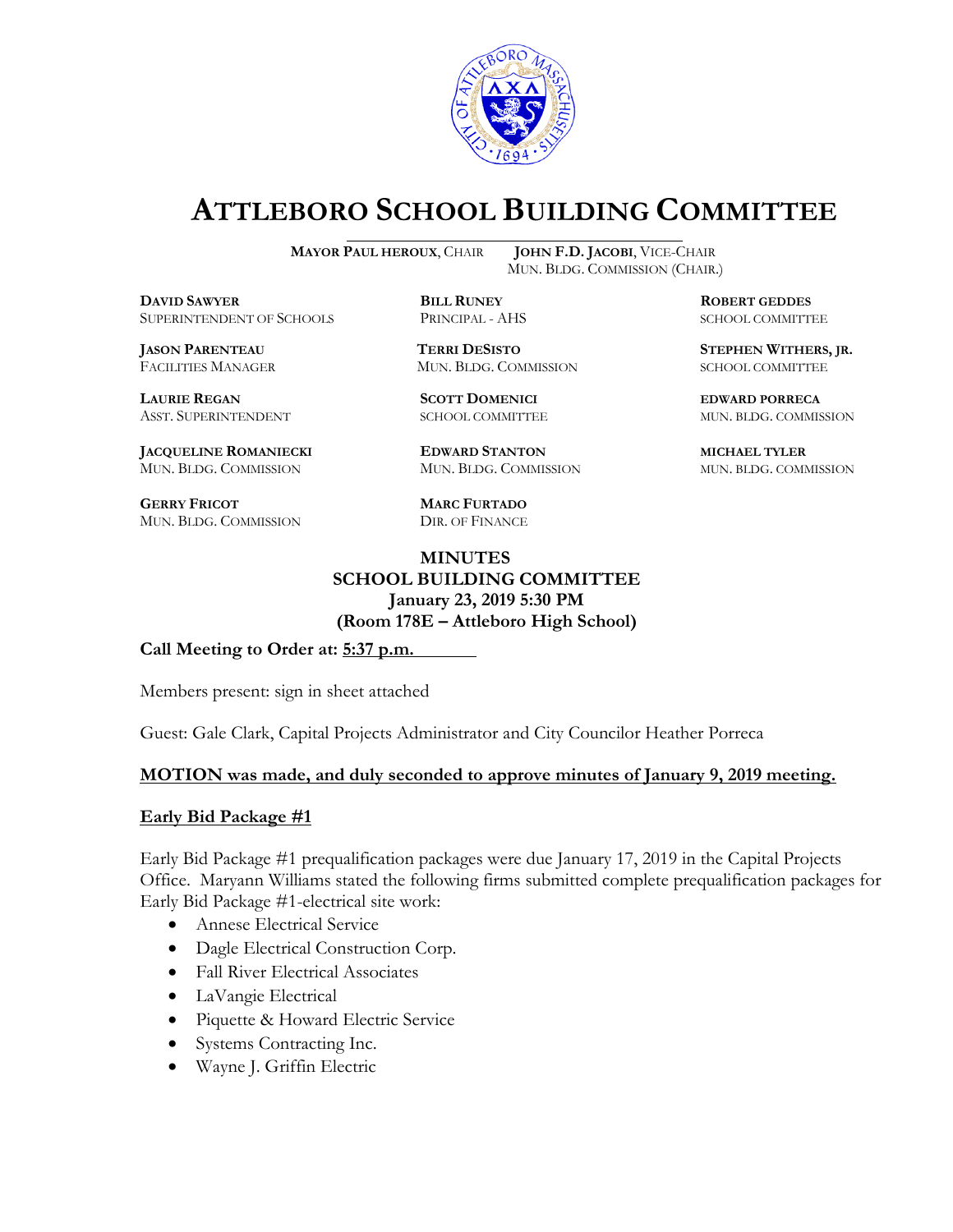Skanska assessed the prequalification packages for completeness, checked references and scored the firms based on the information provided. Score sheets were provided to committee members. All firms scored above 70, thereby qualifying them to bid on the project.

**VOTE:** To prequalify all seven applicants for Phase I electrical work.

## **THE MOTION PASSED UNANIMOUSLY**

Discussion: Proprietary items in bid specs. MSBA requires the School Committee to vote to accept use of proprietary items in bid packages. Tom Hayes, Wastewater Superintendent requests a brand specific alarm system for the pump station. Currently the "Verbatim" alarm system is used throughout City pump stations, for consistency and ease of use Mr. Hayes would like to utilize the same system in the new pump station.

**VOTE:** To recommend to the School Committee to adopt the Verbatim alarm system as a proprietary item in bid package 1.

## **THE MOTION PASSED UNANIMOUSLY**

#### **Brennan Field**

A lengthy discussion was held regarding the Brennan field. KBA presented four options:

Option 1: Natural turf-new dugout, fencing, irrigation

- Option 2: Synthetic field
- Option 3: Combination 1
- Option 4: Combination 2

The cost ranged from 2.2 million to 3.2 million, depending on the option chosen. It was stated funding is not available in the budget to this level for fields. Mike Tyler stated hybrid fields do not work. Joe Milani suggested an add alt for the Brennan fields could be added to bid package #4, after building bid package. The current plan calls only for moving the baseball diamond.

**VOTE:** Maintain current plan for Brennan field and table Brennan field upgrades.

### **THE MOTION PASSED UNANIMOUSLY**

Maryann Williams discussed RFP for structural steel peer review, 3 proposals were received. Skanksa recommended use of RSV Associates of Randolph. Per the RFP, KBA will issue 90% CD structural drawings to Structural Peer Reviewer – February 14, 2019 Peer Review (4 Weeks) Complete – March 14, 2019

**VOTE:** To authorize Skanska to contract with RSV Associates for structural peer review.

# **THE MOTION PASSED UNANIMOUSLY**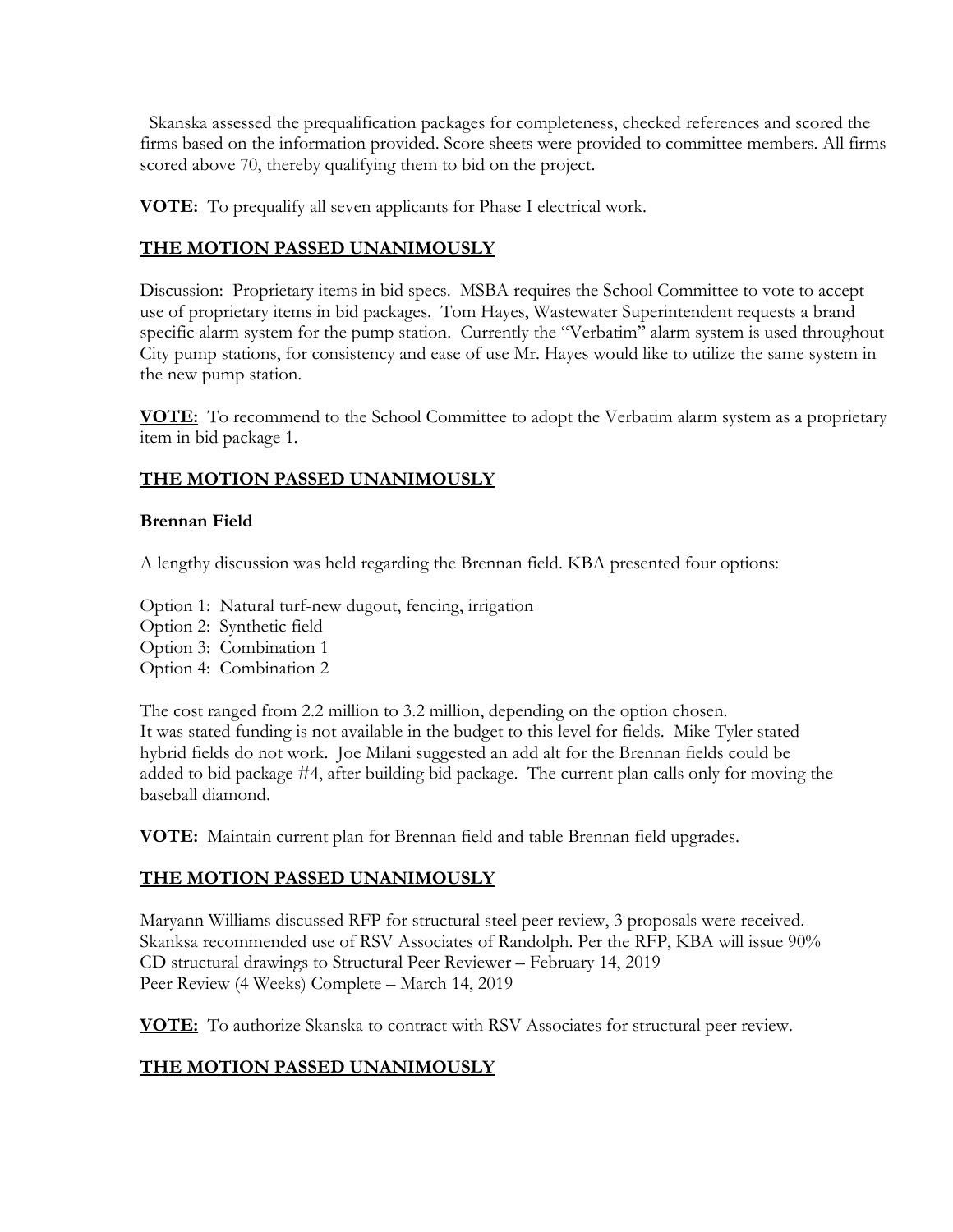#### **Important dates:**

ZBA meeting February 14, 2019 MSBA 60% CD documents due March 28, 2019 SBC Meeting February 27, 2019 SBC Meeting March 20, 2019

**Next Meeting Dates: February 27, 2019 5:30 p.m.**

**VOTE: To adjourn. \_\_\_\_7:15 p.m.\_\_\_\_\_\_**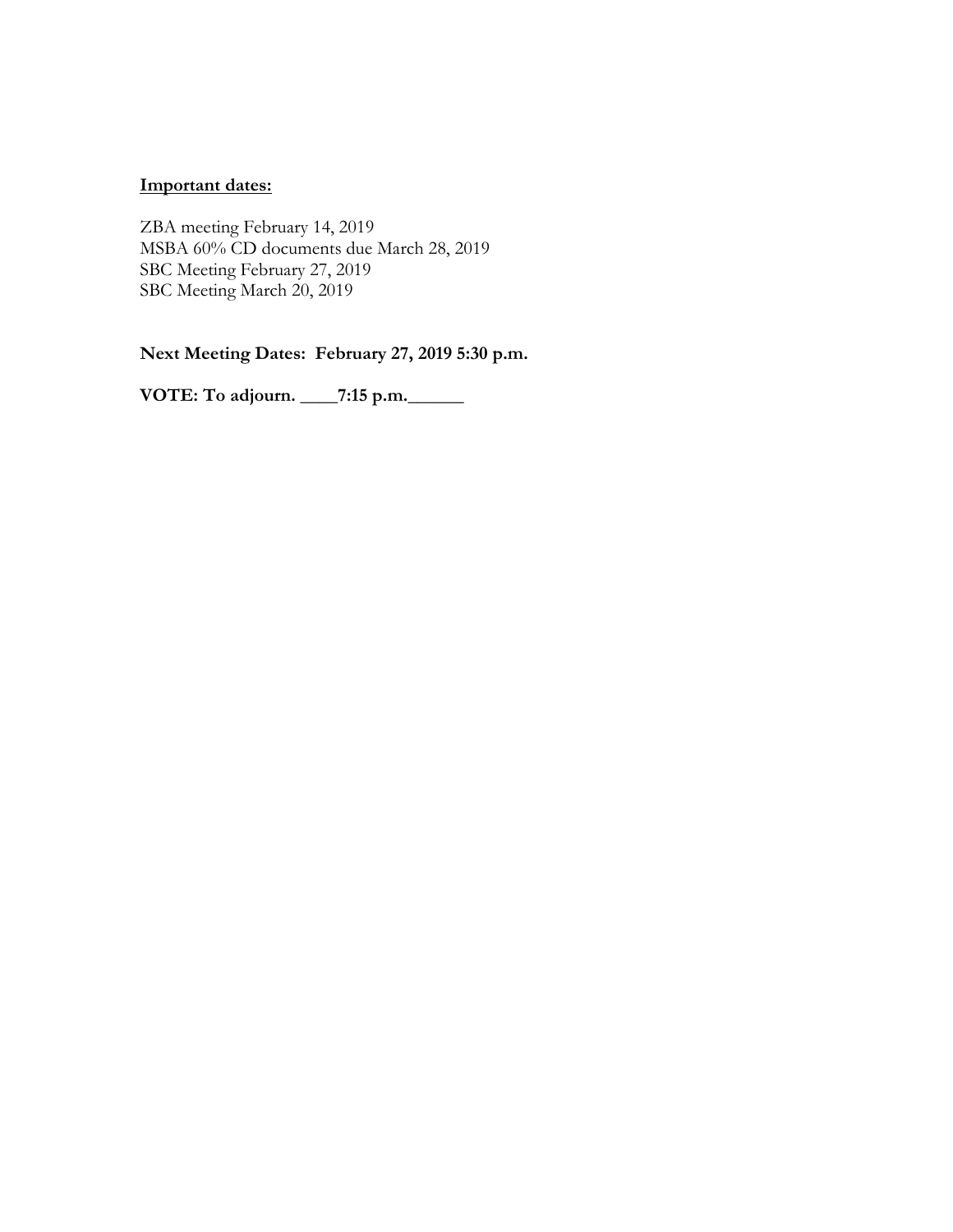| Facilitator:    | Mayor Paul Heroux     | Place/Room: | Room 178E AHS                  |  |
|-----------------|-----------------------|-------------|--------------------------------|--|
| <b>Project:</b> | Attleboro High School |             | Meeting Date: January 23, 2019 |  |
| SEIGNEENC LE    |                       |             |                                |  |

| ALEIDD                   | <b>Title a</b>                     | <b>Comprisit</b>         | <b>Steater</b> |
|--------------------------|------------------------------------|--------------------------|----------------|
| Paul Heroux              | Mayor                              | City of Attleboro        | lA.            |
| Jack Jacobi              | Vice-Chair                         | <b>SBC</b>               |                |
| David Sawyer             | Superintendent                     | Attleboro Schools        |                |
| Laurie Regan             | <b>Assistant</b><br>Superintendent | <b>Attleboro Schools</b> |                |
| <b>Bill Runey</b>        | Principal                          | Attleboro High<br>School |                |
| Marc Furtado             | Director of<br>Finance             | Attleboro Schools        |                |
| Jason Parenteau          | <b>Facilities</b><br>Manager       | <b>Attleboro Schools</b> |                |
| Scott Domenici           | School .<br>Committee              | <b>Attleboro Schools</b> |                |
| <b>Robert Geddes</b>     | School<br>Committee                | Attleboro Schools        | Doob Valmenue  |
| Stephen Withers, JR      | School<br>Committee                | <b>Attleboro Schools</b> |                |
| <b>Edward Stanton</b>    | Member                             | <b>MBC</b>               |                |
| <b>Edward Porreca</b>    | Member                             | <b>MBC</b>               |                |
| Gerry Fricot             | Member                             | <b>MBC</b>               |                |
| Jacqueline<br>Romaniecki | Member                             | <b>MBC</b>               |                |
| Terri DeSisto            | Member                             | MBC                      |                |
| Michael Tyler            | Member                             | <b>MBC</b>               | $\frac{1}{2}$  |
| Mary Ann Williams        | Program<br>Executive               | Skanska                  |                |
| Dale Caldwell            |                                    | Skanska                  |                |
| Anjanette Kelso          | Program<br>Manager                 | Skanska                  |                |

**Representative** 

**THE REPORT OF A PROPERTY OF A PARTICULAR PROPERTY**